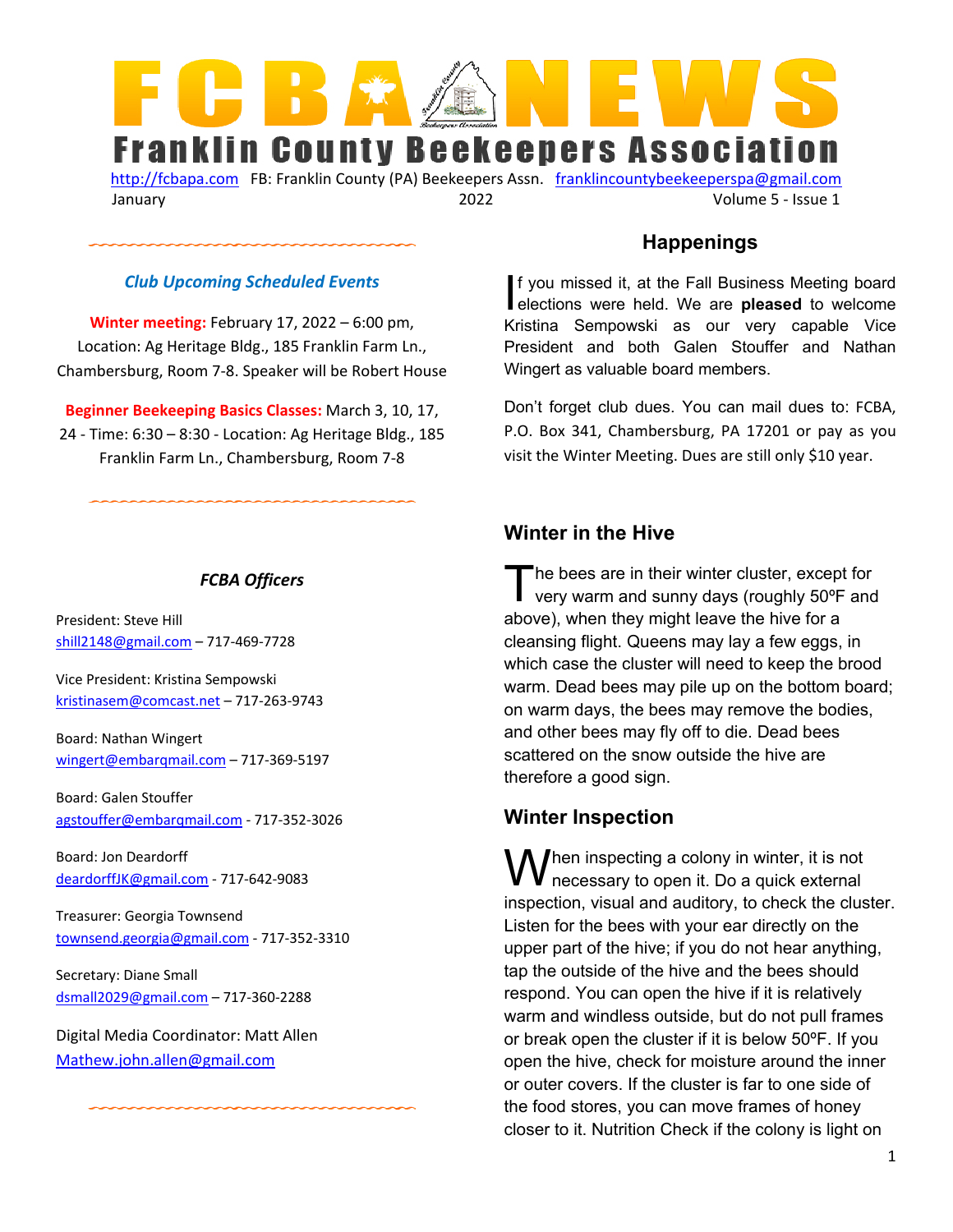food stores (you can tell by gently hefting the hive) … If so, use dry sugar, fondant, or a candy board on a warm day.

## **Equipment**

rder any replacement bees (packages, nucs, or queens) as soon as possible; producers generally run out fast. Check any stored equipment for pests such as wax moths. Take inventory. Fix, clean/sterilize, purchase, assemble, and paint equipment as needed. O

## **Yard maintenance**

nsure that the hive cover is properly secured. The matrice is properly secured.<br>
Check for evidence of critters living in the nice, toasty hive. Remove ice blocking the hive entrance, to give the colonies better ventilation. Don't worry about snow around the entrance or hive body; it allows enough airflow and may help insulate the bees. A few dead bees or a small amount of fecal matter outside the hive is nothing to worry about, especially after a warm day; this is a sign that they are still alive inside.

# **Education and outreach**

on't forget to renew your membership in your Iocal beekeeping club and get their meetings on your calendar. D

# **Feeding Your Bees**

t's not an uncommon practice for beekeepers to I's not an uncommon practice for beekeepers<br>feed their bees dry sugar, sugar water, pollent patties and or high fructose corn syrup (HFCS). Why do they do this? There could be several reasons: 1) Their bees are starving due to lack of forage or workforce 2) They want to give their bees an artificial boost prior to spring 3) They took all the bees' honey and need to replace it by feeding. So, you understand feeding, let's go into some more detail about how a colony's natural foods compare to substitutes and why they may cause problems in your hive.

Bees feed on nectar (when ripened it becomes honey) and pollen. Nectar/honey is their carbohydrate source. It gives them energy to fly to and from, build and warm their hives. Pollen is a protein source and is tied to brood production. So, you can think of it this way: honey=energy and pollen=babies. Nectar and pollen are collected from a variety of flowers and each source may vary in quality and quantity which is why you see bees tend to prefer certain flowers over others. As a beekeeper, you may notice that even among beefriendly flowers that contain a superior quality and quantity of nectar or pollen, individual colonies will have preferences. That's because aside from sugar and water, nectar also contains a small percentage of other ingredients such as amino acids, vitamins, enzymes, organic acids, alkaloids, phenolics, glycosides, terpenoids, metal ions, and other volatile oils. These other components can vary greatly based on the type of floral source and scientists have found that certain nectar ingredients can help ward off parasites and boost the bees' immune system. In fact, bees may seek out certain nectar sources that contain anti-parasitic properties only when they are infected with parasites and not at other times when they are healthy. Pollen also has a wide variety of chemicals that seem to have similar links to bee health. We still don't understand all of the components of nectar or pollen and how bees might use it, but I think it's safe to say that the bees do.

## **Also Consider pH Balance**

nother consideration is pH levels. A beehive A nother consideration is pH levels. A beeh<br>
isn't just a sterile box with only bees in it. There's a whole community of microorganisms (yeast, bacteria, fungi) living together in balance with the bees. Some of these microbes are harmful, some beneficial and some are benign. This is true of both the colony as a superorganism and the body of individual bees (think microbial gut diversity). Now, what microorganisms can thrive and survive depends largely on the pH levels. For